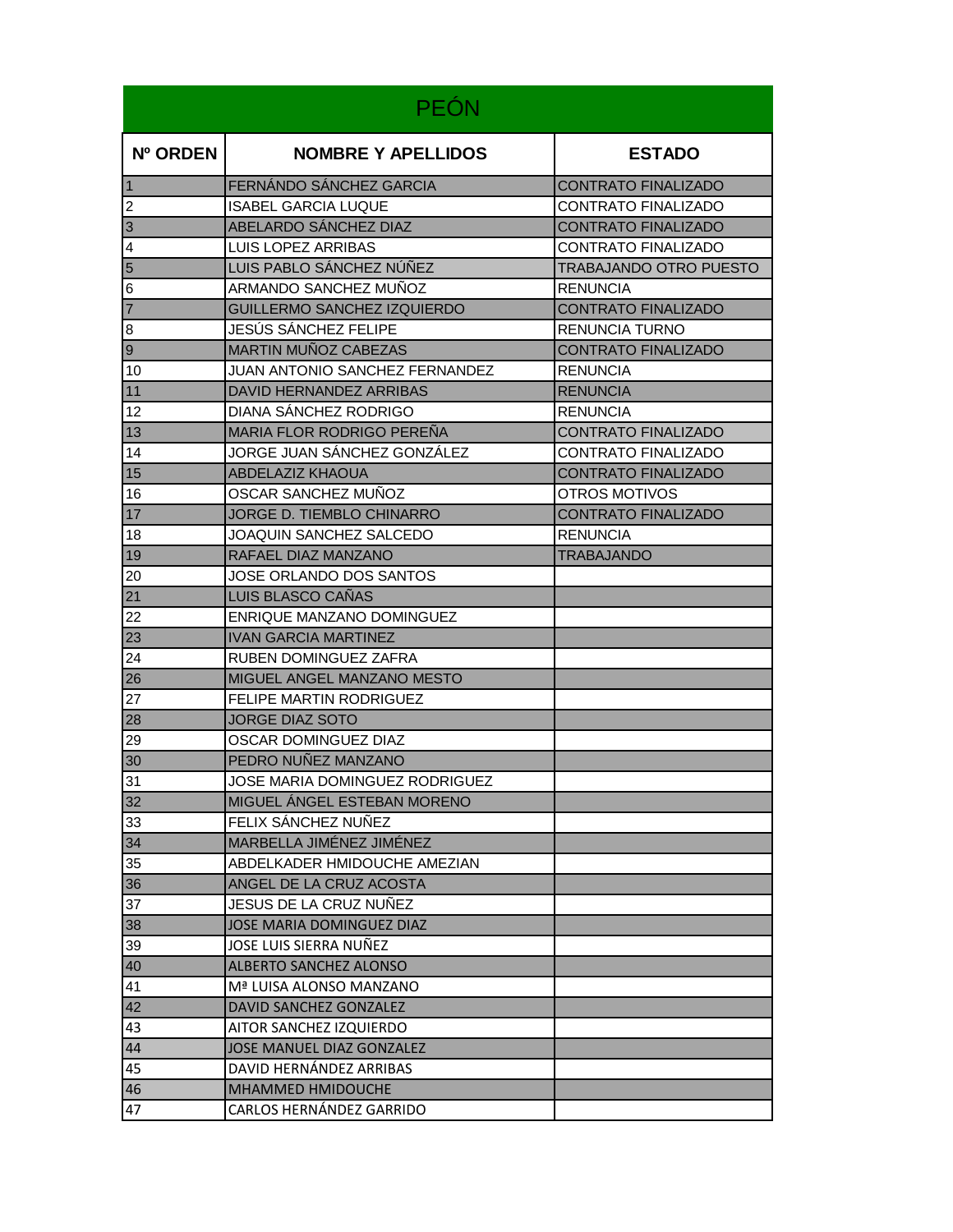| 48 | LUIS JAVIER DELGADO TOBALINA          |  |
|----|---------------------------------------|--|
| 49 | GUILLERMO SANCHEZ IZQUIERDO           |  |
| 50 | ABELARDO SÁNCHEZ DIAZ                 |  |
| 51 | <b>ABDELAZIZ SAIKOUK</b>              |  |
| 52 | <b>LORENZO JUSTINI ZELEDON</b>        |  |
| 53 | ANTONIO DE LA CRUZ ACOSTA             |  |
| 54 | <b>ANTONIO TORREJON TORRALBO</b>      |  |
| 55 | MARTIN MUÑOZ CABEZAS                  |  |
| 56 | <b>ABDELAZIZ KHAOUA</b>               |  |
| 57 | PABLO MATIAS CAMACHO MARTINOTTI       |  |
| 58 | JORGE JUAN SÁNCHEZ GONZÁLEZ           |  |
| 59 | FELIX SÁNCHEZ NUÑEZ                   |  |
| 60 | <b>RACHID EL MANNACHI</b>             |  |
| 61 | SERGIO HERNANDEZ GARRIDO              |  |
| 62 | <b>HADOUCHE KHALLOUFI</b>             |  |
| 63 | <b>JUAN ANTONIO SANCHEZ FERNANDEZ</b> |  |
| 64 | JORGE D. TIEMBLO CHINARRO             |  |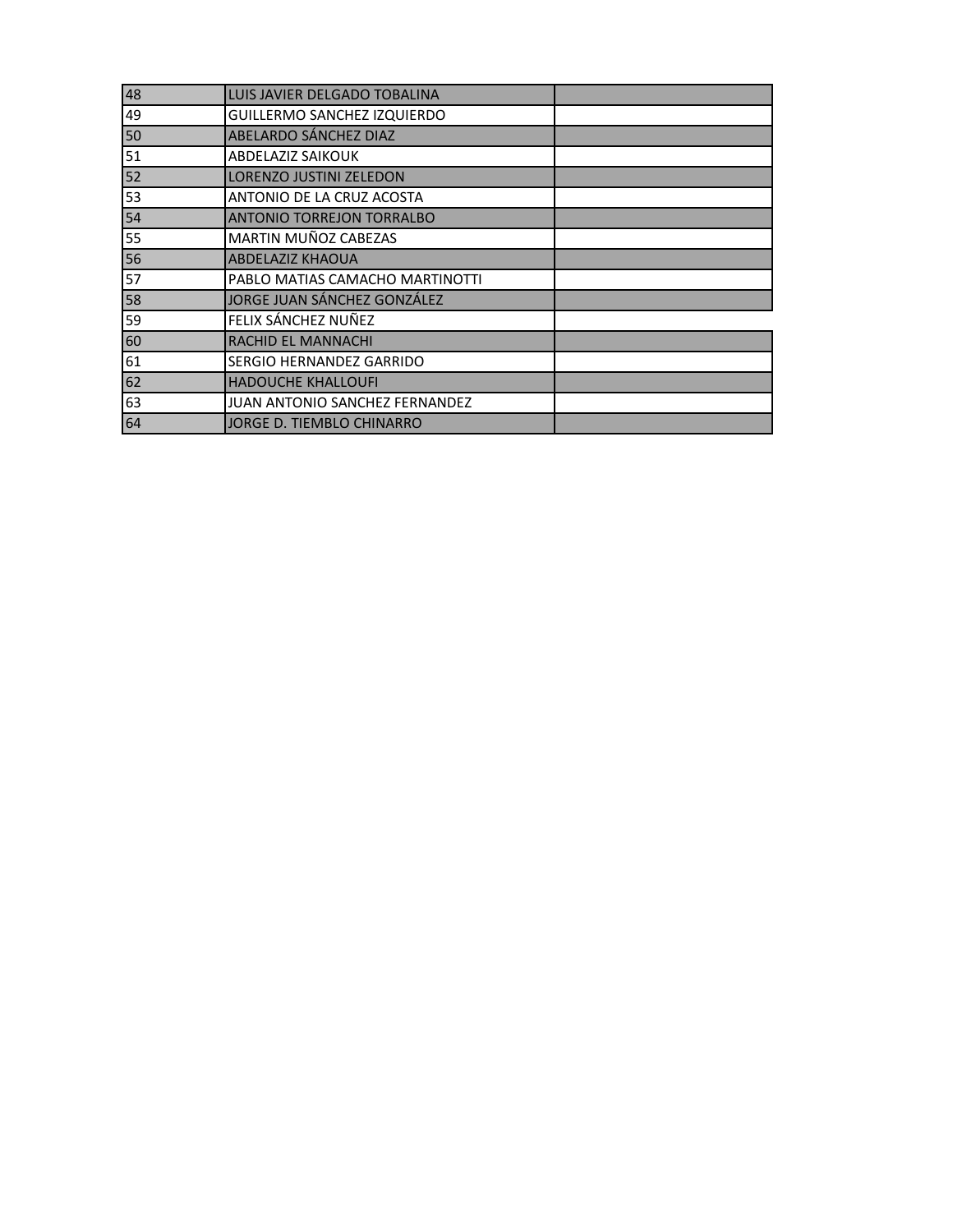|                | <b>OFICIAL</b>                         |                            |
|----------------|----------------------------------------|----------------------------|
| Nº ORDEN       | <b>NOMBRE Y APELLIDOS</b>              | <b>ESTADO</b>              |
| $\vert$ 1      | RAFAEL DIAZ MANZANO                    | <b>CONTRATO FINALIZADO</b> |
| $\overline{2}$ | ABDELKADER HMIDOUCHE AMEZIAN           | CONTRATO FINALIZADO        |
| $\overline{3}$ | ALBERTO SÁNCHEZ ALONSO                 | <b>CONTRATO FINALIZADO</b> |
| 4              | JOSE MARIA DOMINGUEZ RODRIGUEZ         | CONTRATO FINALIZADO        |
| 5              | <b>JULIO ENRIQUE MANZANO DOMINGUEZ</b> | <b>CONTRATO FINALIZADO</b> |
| 6              | FERNANDO SÁNCHEZ GARCÍA                | CONTRATO FINALIZADO        |
| $\overline{7}$ | LUIS BLASCO CAÑAS                      | <b>RENUNCIA TURNO</b>      |
| 8              | MIGUEL ANGEL MANZANO MESTO             | <b>RENUNCIA TURNO</b>      |
| $\overline{9}$ | RAFAEL DIAZ MANZANO                    | <b>CONTRATO FINALIZADO</b> |
| 10             | JOSE MANUEL DIAZ GONZALEZ              | CONTRATO FINALIZADO        |
| 11             | DAVID HERNÁNDEZ ARRIBAS                | CONTRATO FINALIZADO        |
| 12             | ALBERTO SÁNCHEZ ALONSO                 | RENUNCIA TURNO             |
| 13             | <b>JOSE MARIA DOMINGUEZ RODRIGUEZ</b>  | <b>RENUNCIA TURNO</b>      |
| 14             | FERNANDO SÁNCHEZ GARCÍA                | CONTRATO FINALIZADO        |
| 15             | JULIO ENRIQUE MANZANO DOMINGUEZ        | CONTRATO FINALIZADO        |
| 16             | LUIS BLASCO CAÑAS                      | RENUNCIA TURNO             |
| 17             | JOSE MARIA DOMINGUEZ RODRIGUEZ         | <b>CONTRATO FINALIZADO</b> |
| 18             | JOSE MANUEL DIAZ GONZALEZ              | <b>RENUNCIA TURNO</b>      |
| 19             | RAFAEL DIAZ MANZANO                    | CONTRATO FINALIZADO        |
| 20             | MIGUEL ANGEL MANZANO MESTO             | RENUNCIA TURNO             |
| 21             | <b>ALBERTO SANCHEZ ALONSO</b>          | <b>RENUNCIA TURNO</b>      |
| 22             | ABDELKADER HMIDOUCHE AMEZIAN           | CONTRATO FINALIZADO        |
| 23             | LORENZO JUSTINI ZELEDON                | <b>FINALIZADO</b>          |
| 24             | FERNANDO SANCHEZ GARCÍA                | CONTRATO FINALIZADO        |
| 25             | LUIS BLASCO CAÑAS                      |                            |
| 26             | ABDELKADER HMIDOUCHE AMEZIAN           |                            |
| 27             | <b>JOSE MARIA DOMINGUEZ RODRIGUEZ</b>  |                            |
| 28             | ALBERTO SÁNCHEZ ALONSO                 |                            |
| 29             | RAFAEL DIAZ MANZANO                    |                            |
| 30             | <b>JULIO ENRIQUE MANZANO DOMINGUEZ</b> |                            |
| 31             | FERNANDO SÁNCHEZ GARCÍA                |                            |
| 32             | JOSE MANUEL DIAZ GONZALEZ              |                            |
| 33             | JUAN ANTONIO SANCHEZ FERNANDEZ         |                            |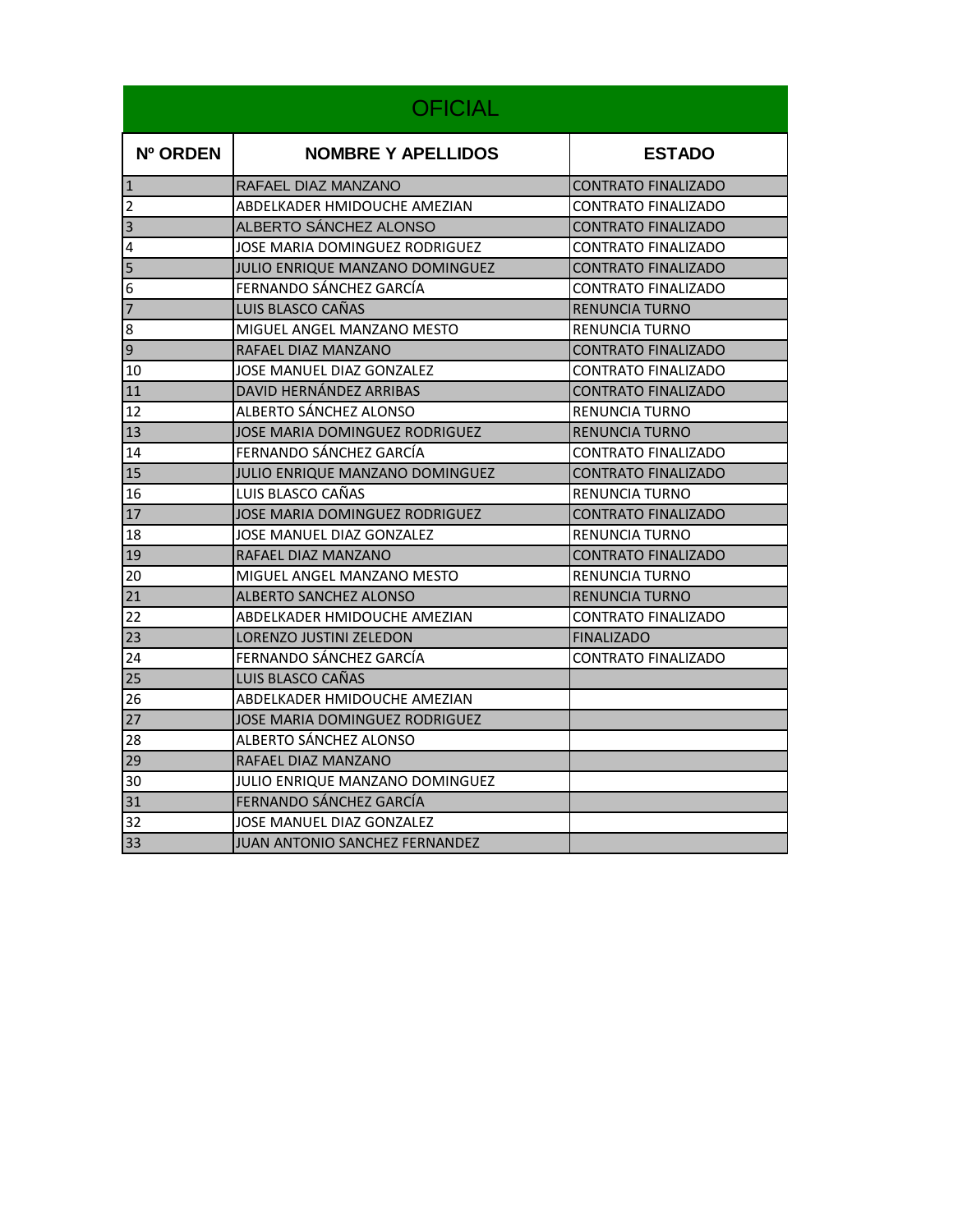|                         | <b>LIMPIEZA</b>                 |                             |
|-------------------------|---------------------------------|-----------------------------|
| <b>Nº ORDEN</b>         | <b>NOMBRE Y APELLIDOS</b>       | <b>ESTADO</b>               |
| 66                      | GUILLERMO SANCHEZ IZQUIERDO     | <b>CONTRATO FINALIZADO</b>  |
| 67                      | MARTIN MUÑOZ CABEZAS            | <b>RENUNCIA TURNO</b>       |
| 68                      | Mª LUISA ALONSO MANZANO         | <b>RENUNCIA TURNO</b>       |
| 69                      | AICHA KHAOUA                    | <b>RENUNCIA TURNO</b>       |
| 70                      | <b>AGUSTINA DIAZ GONZALEZ</b>   | CONTRATO FINALIZADO         |
| $\overline{1}$          | JOSE LUIS SIERRA NUÑEZ          | <b>CONTRATO FINALIZADO</b>  |
| $\overline{2}$          | CARMEN ZAFRA ZAZO               | <b>CONTRATO FINALIZADO</b>  |
| $\overline{a}$          | CARMEN ANDRADE DAMASCENO        | <b>CONTRATO FINALIZADO</b>  |
| $\overline{\mathbf{4}}$ | CELIA NÚÑEZ MUÑOZ               | RENUNCIA TURNO              |
| 5                       | RAQUEL SIERRA RAMOS             | <b>RENUNCIA TURNO</b>       |
| $6\phantom{.}6$         | <b>CELIA GUTIERREZ GONZALEZ</b> | CONTRATO FINALIZADO         |
| $\overline{7}$          | DIANA SÁNCHEZ RODRIGO           | <b>RENUNCIA TURNO</b>       |
| $8\phantom{.}$          | <b>LUIS LOPEZ ARRIBAS</b>       | <b>CONTRATO FINALIZADO</b>  |
| $\overline{9}$          | ANA MARIA PALOMO                | <b>RENUNCIA TURNO</b>       |
| 10                      | Mª LUISA ALONSO MANZANO         | CONTRATO FINALIZADO         |
| 11                      | DAVID SANCHEZ GONZALEZ          | <b>RENUNCIA TURNO</b>       |
| 12                      | AICHA KHAOUA                    | RENUNCIA TURNO              |
| 13                      | MELODI JIMENEZ VAZQUEZ          | NO CORRESPONDE POR OTROS MO |
| 14                      | MARIA FLOR RODRIGO PEREÑA       | RENUNCIA TURNO              |
| 15                      | SERGIO MARTIN MUÑOZ             | NO CORRESPONDE POR OTROS MO |
| 16                      | ALBA SANCHEZ ALONSO             | <b>CONTRATO FINALIZADO</b>  |
| 17                      | LUIS JAVIER DELGADO TOBALINA    | <b>RENUNCIA TURNO</b>       |
| 18                      | ROSALIA SANCHEZ MORALES         | <b>RENUNCIA TURNO</b>       |
| 19                      | CARMEN ZAFRA ZAZO               | <b>RENUNCIA TURNO</b>       |
| 20                      | JORGE JUAN SANCHEZ GONZALEZ     | CONTRATO FINALIZADO         |
| 21                      | MARIA TERESA RODRIGUEZ SANCHEZ  | <b>RENUNCIA TURNO</b>       |
| 22                      | MARIA DO CARMO DAMASCENO        | TRABAJANDO                  |
| 23                      | <b>ABDELAZIZ SAIKOUK</b>        | NO CORRESPONDE POR OTROS MO |
| 24                      | RAQUEL SIERRA RAMOS             | TRABAJANDO                  |
| 25                      | ANTONIA DE JUANA SIERRA         |                             |
| 26                      | MARTIN MUÑOZ CABEZAS            |                             |
| 27                      | JOSE LUIS SIERRA NUÑEZ          |                             |
| 28                      | AICHA KHAOUA                    |                             |
| 29                      | CELIA GUTIERREZ GONZALEZ        |                             |
| 30                      | NICOLE DAHIAN DOS SANTOS        |                             |
| 31                      | ANA MARIA PALOMO                |                             |
| 32                      | RACHID EL MANNACHI              |                             |
| 33                      | SERGIO HERNANDEZ GARRIDO        |                             |
| 34                      | ALBA SANCHEZ ALONSO             |                             |
| 35                      | URSULA POLICARPO LIBRAN         |                             |
| 36                      | ALICIA ESPADAS GUTIERREZ        |                             |
| 37                      | <b>AGUSTINA DIAZ GONZALEZ</b>   |                             |
| 38                      | <b>HADOUCHE KHALLOUFI</b>       |                             |
| 39                      | MARIA LUISA ALONSO MANZANO      |                             |
| 40                      | ANTONIO CABEZA PLAZA            |                             |
|                         |                                 |                             |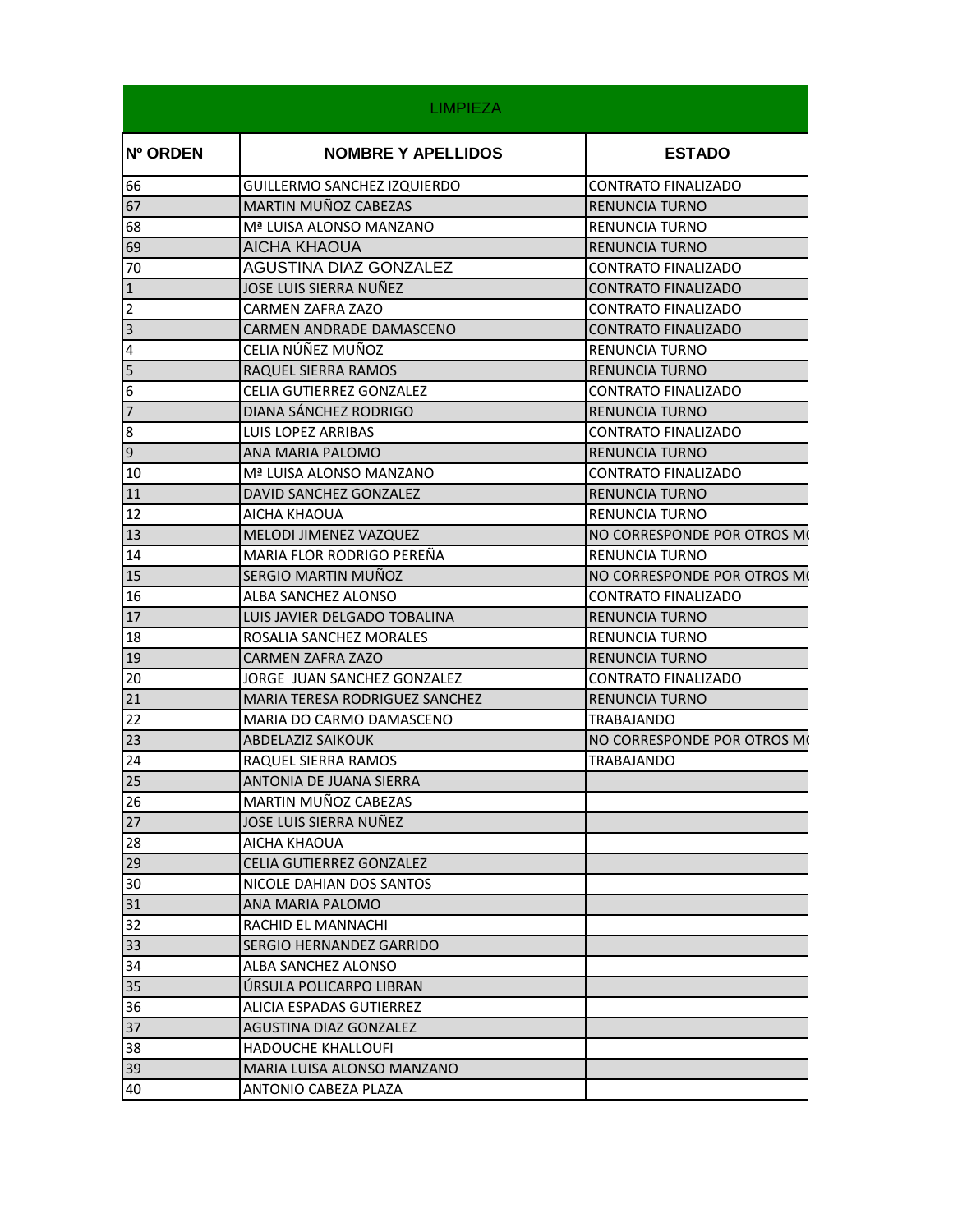**OTIVOS** 

**DTIVOS** 

**DIVOS**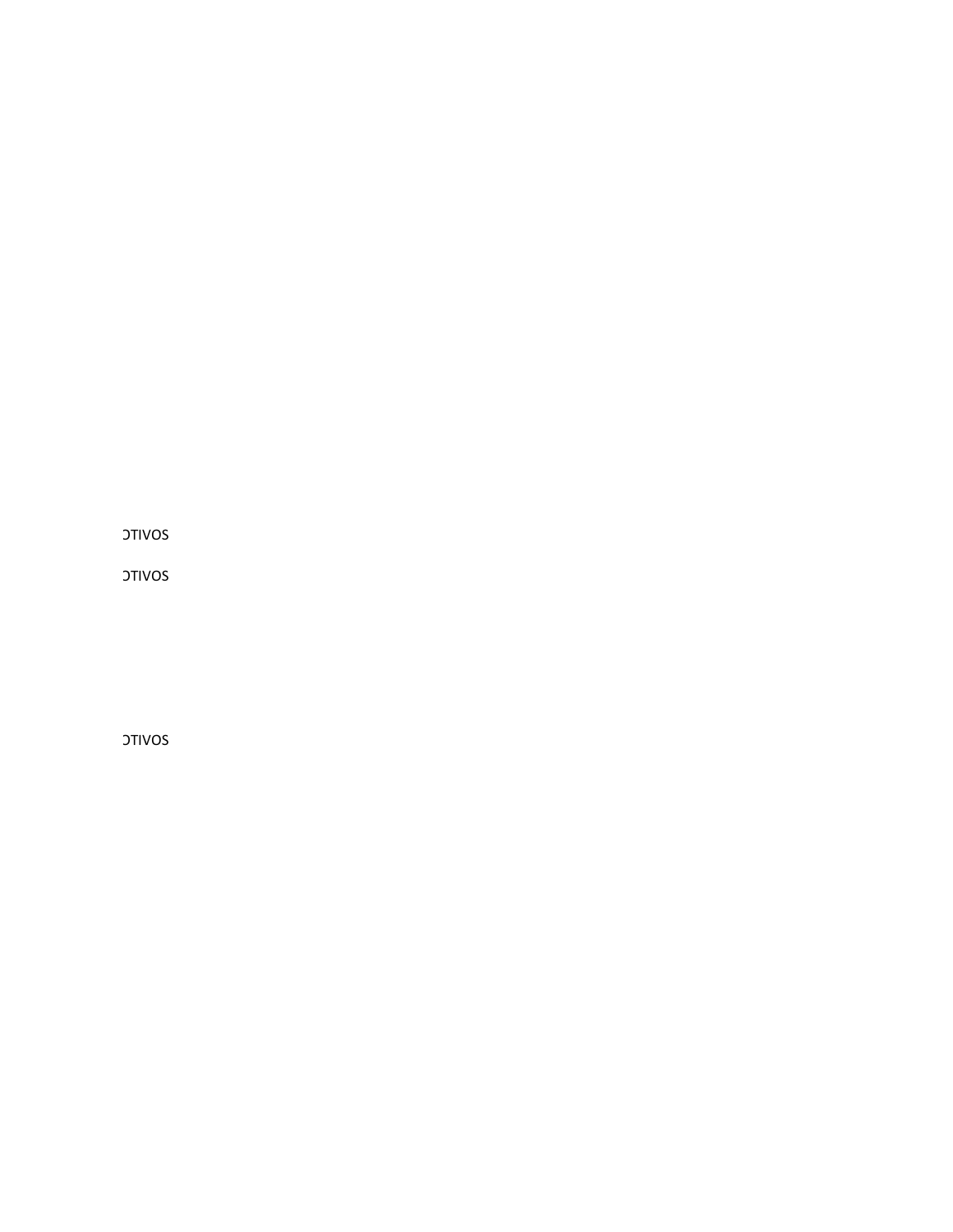| <b>BIBLIOTECA</b> |                            |                            |
|-------------------|----------------------------|----------------------------|
| Nº ORDEN          | <b>NOMBRE Y APELLIDOS</b>  | <b>ESTADO</b>              |
| $\mathbf{1}$      | <b>FERNANDO VEGA</b>       | <b>CONTRATO FINALIZADO</b> |
| $\overline{2}$    | ALICIA DIAZ SANCHEZ        | <b>CONTRATO FINALIZADO</b> |
| 3                 | ALBA SÁNCHEZ ALONSO        | <b>CONTRATO FINALIZADO</b> |
| 4                 | CAROLINA GONZALEZ GONZALEZ | TRABAJANDO OTRO PUESTO     |
| 5                 | <b>FERNANDO VEGA</b>       | <b>CONTRATO FINALIZADO</b> |
| 6                 | ANA MARIA PALOMO           | <b>RENUNCIA PUESTO</b>     |
| 7                 | DAVID SANCHEZ GONZALEZ     | <b>RENUNCIA PUESTO</b>     |
| 8                 | LEIXURI SANCHEZ SANCHEZ    | <b>RENUNCIA PUESTO</b>     |
| 9                 | ALICIA DIAZ SANCHEZ        | <b>RENUNCIA PUESTO</b>     |
| 10                | CARLOS HERNÁNDEZ GARRIDO   | <b>CONTRATO FINALIZADO</b> |
| 11                | ALBA SANCHEZ ALONSO        | <b>CONTRATO FINALIZADO</b> |
| 12                | CAROLINA GONZALEZ GONZALEZ | TRABAJANDO OTRO PUESTO     |
| 13                | ROSALIA SANCHEZ MORALES    | <b>RENUNCIA PUESTO</b>     |
| 14                | KATIA BLAZQUEZ GARCIA      | <b>RENUNCIA PUESTO</b>     |
| 15                | <b>FERNANDO VEGA</b>       | <b>CONTRATO FINALIZADO</b> |
| 16                | DAVID SANCHEZ GONZALEZ     | <b>CONTRATO FINALIZADO</b> |
| 17                | ANA MARIA PALOMO           | RENUNCIA PUESTO            |
| 18                | CARLOS HERNÁNDEZ GARRIDO   | <b>BAJA VOLUNTARIA</b>     |
| 19                | ALBA SANCHEZ ALONSO        | <b>CONTRATO FINALIZADO</b> |
| 20                | CRISTINA MENDEZ MEDINA     | <b>CONTRATO FINALIZADO</b> |
| 21                | <b>FERNANDO VEGA</b>       | <b>CONTRATO FINALIZADO</b> |
| 22                | SARA GARCIA DE LA FUENTE   | <b>TRABAJANDO</b>          |
| 23                | DAVID SANCHEZ GONZALEZ     |                            |
| 24                | <b>ALBA SANCHEZ ALONSO</b> |                            |
| 25                | ANA MARIA PALOMO           |                            |
| 26                | SERGIO HERNANDEZ GARRIDO   |                            |
| 27                | <b>FERNANDO VEGA</b>       |                            |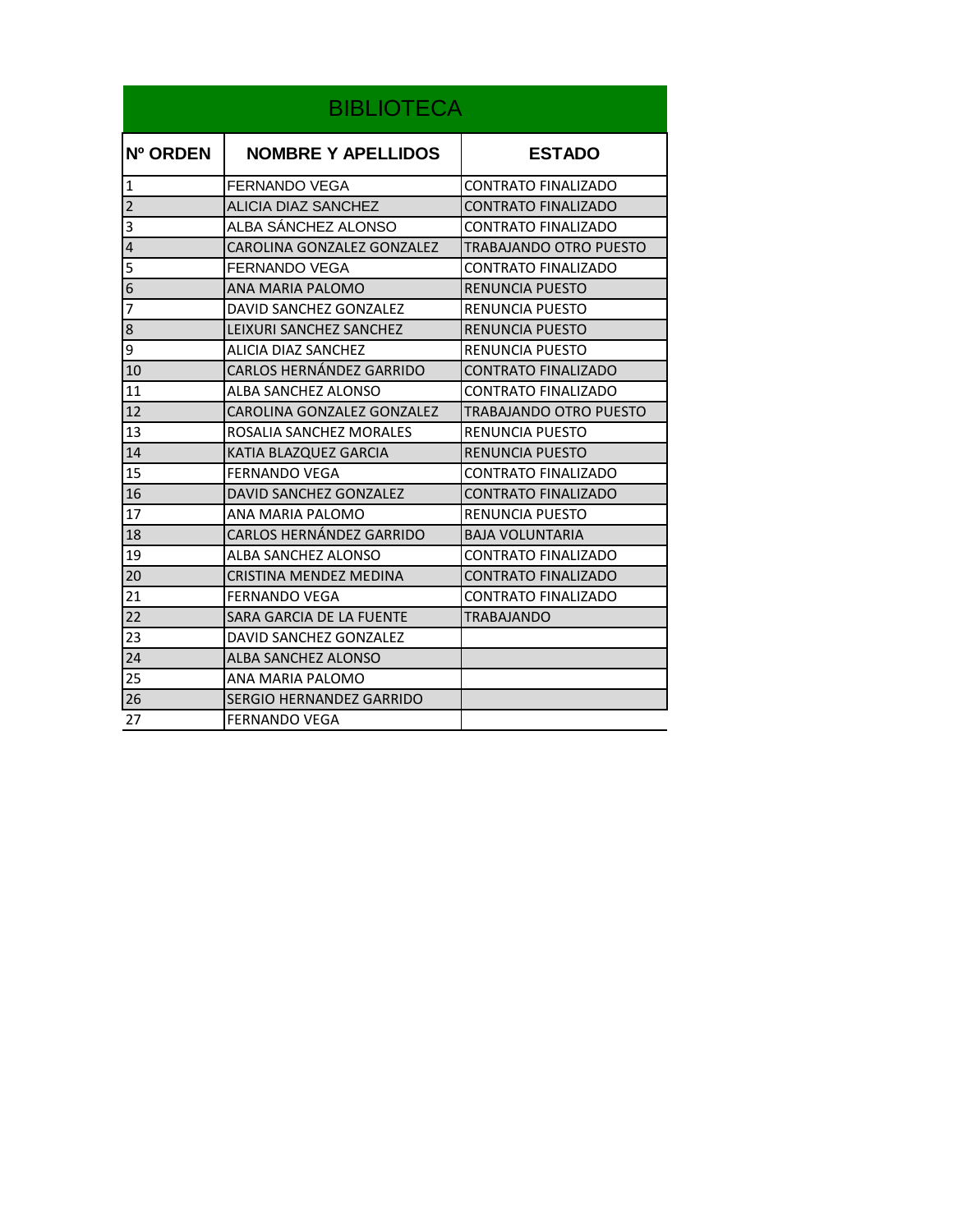| <b>AUXILIAR ADMINISTRATIVO</b> |                                 |                            |  |
|--------------------------------|---------------------------------|----------------------------|--|
| Nº ORDEN                       | <b>NOMBRE Y APELLIDOS</b>       | <b>ESTADO</b>              |  |
| $\mathbf{1}$                   | ANA MARIA PALOMO                | CONTRATO FINALIZADO        |  |
| $\overline{2}$                 | ANA MARIA SANCHEZ MANZANO       | RENUNCIA TURNO             |  |
| 3                              | NURIA MUÑOZ GONZÁLEZ            | CONTRATO FINALIZADO        |  |
| 4                              | <b>GEMA DIAZ SOTO</b>           | RENUNCIA TURNO             |  |
| 5                              | NATALIA JIMENEZ RAMOS           | <b>CONTRATO FINALIZADO</b> |  |
| 6                              | MARTA SANCHEZ GALLEGO           | <b>BAJA VOLUNTARIA</b>     |  |
| 7                              | CAROLINA GONZÁLEZ GONZÁLEZ      | CONTRATO FINALIZADO        |  |
| 8                              | Mª TRINIDAD FUENTES JIMENEZ     | <b>RENUNCIA TURNO</b>      |  |
| 9                              | ANA MARIA PALOMO                | CONTRATO FINALIZADO        |  |
| 10                             | DAVID SANCHEZ GONZALEZ          | <b>CONTRATO FINALIZADO</b> |  |
| 11                             | LEIXURI SANCHEZ SANCHEZ         | <b>RENUNCIA TURNO</b>      |  |
| 12                             | ANA MARIA SANCHEZ MANZANO       | <b>RENUNCIA TURNO</b>      |  |
| 13                             | NURIA MUÑOZ GONZÁLEZ            | <b>RENUNCIA TURNO</b>      |  |
| 14                             | CARLOS HERNÁNDEZ GARRIDO        | CONTRATO FINALIZADO        |  |
| 15                             | ALBA SANCHEZ ALONSO             | CONTRATO FINALIZADO        |  |
| 16                             | Mª TRINIDAD FUENTES JIMENEZ     | <b>RENUNCIA TURNO</b>      |  |
| 17                             | ROSALIA SANCHEZ MORALES         | RENUNCIA TURNO             |  |
| 18                             | NATALIA JIMENEZ RAMOS           | <b>CONTRATO FINALIZADO</b> |  |
| 19                             | KATIA BLAZQUEZ GARCIA           | RENUNCIA TURNO             |  |
| 20                             | ANA MARIA PALOMO                | CONTRATO FINALIZADO        |  |
| 21                             | DAVID SANCHEZ GONZALEZ          | <b>CONTRATO FINALIZADO</b> |  |
| 22                             | NURIA MUÑOZ GONZÁLEZ            | <b>RENUNCIA TURNO</b>      |  |
| 23                             | CRISTINA MENDEZ MEDINA          | RENUNCIA TURNO             |  |
| 24                             | CARLOS HERNÁNDEZ GARRIDO        | RENUNCIA TURNO             |  |
| 25                             | Mª TRINIDAD FUENTES JIMENEZ     | <b>RENUNCIA TURNO</b>      |  |
| 26                             | <b>ALBA SANCHEZ ALONSO</b>      | TRABAJANDO                 |  |
| 27                             | SARA GARCIA DE LA FUENTE        |                            |  |
| 28                             | NATALIA JIMENEZ RAMOS           |                            |  |
| 29                             | <b>SERGIO HERNANDEZ GARRIDO</b> |                            |  |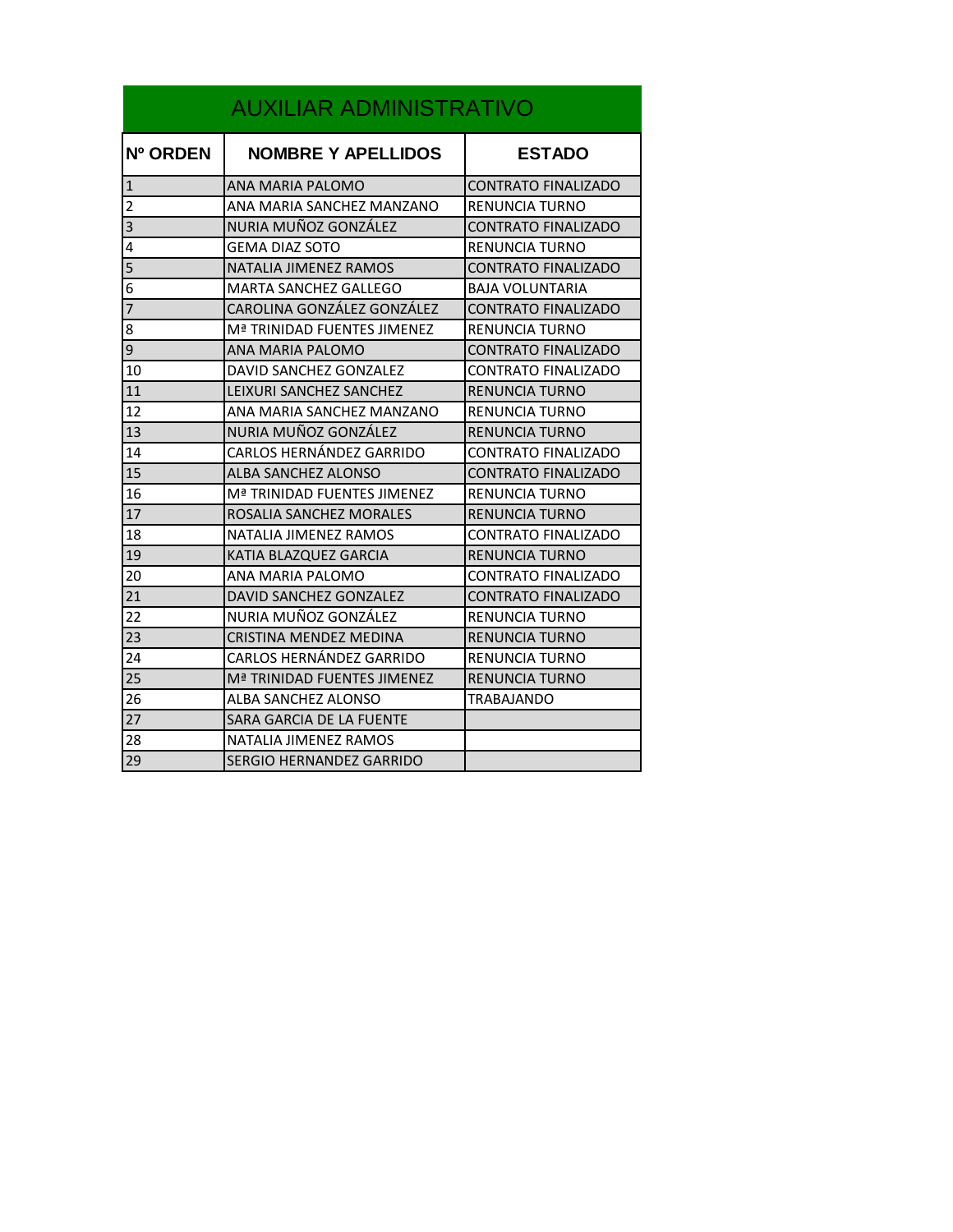CON EFECTOS DEL DÍA 20 DE DICIEMBRE DE 2021 SE PROCEDERÁ AL CIERRE DE LA BOLSA DE<br>AUXILIAR DE ESTE AYUNTAMIENTO, AL CONTAR CON SUFICIENTES MIÉMBROS PARA<br>ASEGURAR LA PRESTACIÓN DEL SERVICIO DURANTE LA VIGENTE LEGISLATURA.

LA ALCALDESA MIEA SORAYA BLAZE HOL GUEZ

 $\mathbb{R}^n \rightarrow \mathbb{R}^n$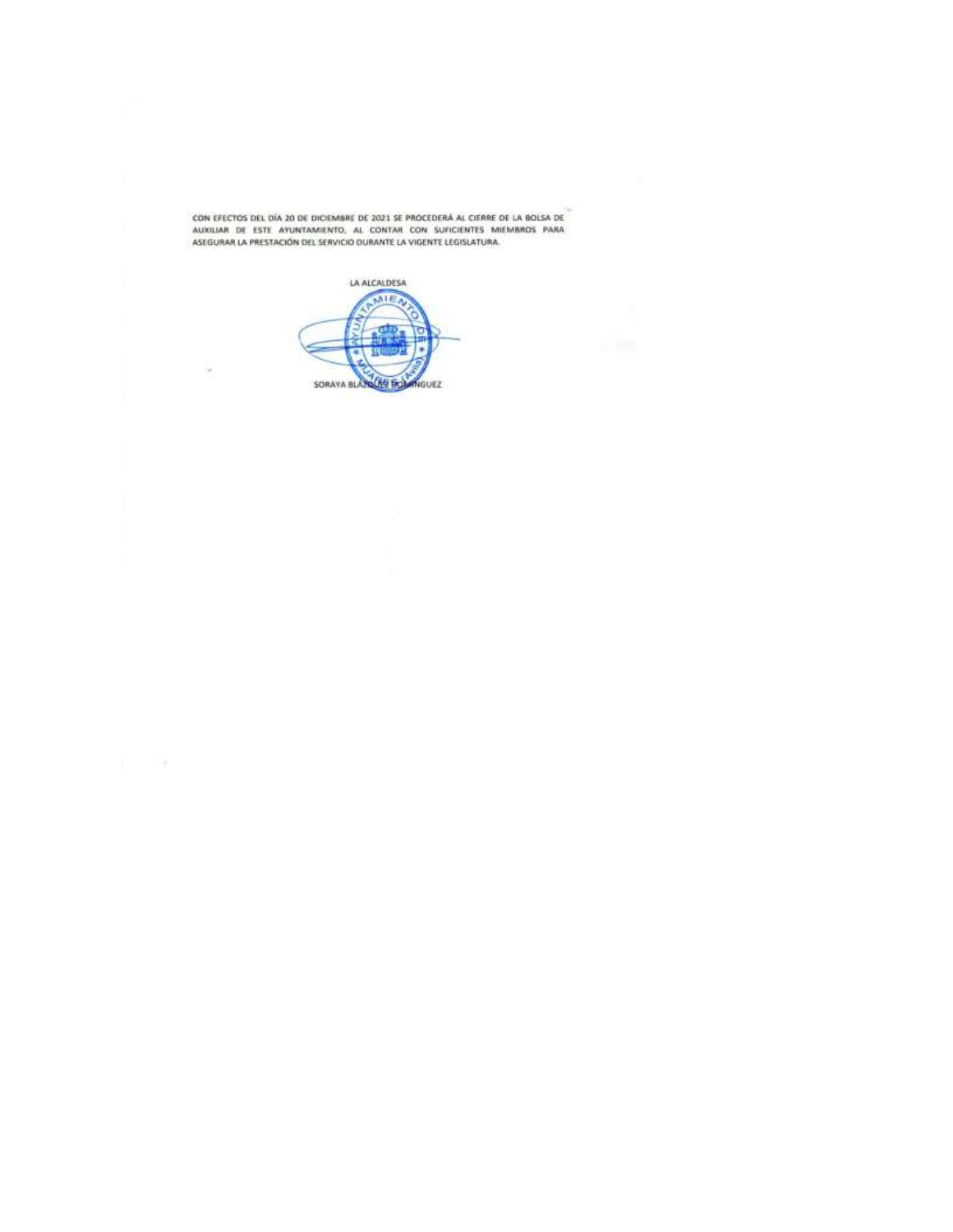## **NORMATIVA PARA TODAS LAS BOLSAS**

**NO SE PODRÁN HACER CAMBIOS. SI ALGUIEN RENUNCIA A ENTRAR AUNQUE SEA PARA UN PERIODO CORTO, TENDRÍA QUE VOLVER A APUNTARSE EN LA LISTA.**

**ESTÉN TRABAJANDO EN EL AYUNTAMIENTO, O, LAS QUE EN ESE MOMENTO SIGAN VINCULADAS AL MISMO MEDIANTE CONTRATO EN CUALQUIER TIPO DE JORNADA(vacaciones, bajas, etc.). CORRERÁN TURNO LAS PERSONAS QUE TENGAN QUE INCORPORARSE A TRABAJAR Y YA** 

## **NUEVAS NORMATIVAS**

**EN EL MARCO DE LOS CRITERIOS DE POLÍTICA LABORAL QUE YA DESDE HACE UN TIEMPO VIENE SIGUIÉNDOSE POR ESTE AYUNTAMIENTO, GUIADOS INEQUÍVOCAMENTE POR EL PROPÓSITO DE SOLIDARIDAD Y REPARTO DEL POCO TRABAJO QUE NUESTROS VECINOS PUEDEN ENCONTRAR EN ESTE ÁMBITO RURAL TAN DEPRIMIDO EN EL QUE NOS ENCONTRAMOS, Y NATURALMENTE CON EXIGENCIA DE UNOS MÍNIMOS REQUISITOS EN FUNCIÓN DEL PUESTO DE TRABAJO CONCRETO DE QUE SE TRATE, QUEREMOS RATIFICAR NUESTRO COMPROMISO CON TAL POLÍTICA SOCIAL Y SOLIDARIA, Y ELLO A PESAR DEL COSTE ECONÓMICO AMÉN DE OTROS POSIBLES INCONVENIENTES QUE CONLLEVA.**

**AHORA BIEN, ELLO NO IMPIDE INTENTAR IR MEJORANDO AQUELLOS ASPECTOS CONCRETOS QUE LA EXPERIENCIA DIARIA ACONSEJA Y TENDENTES A CORREGIR DISFUNCIONES QUE SE PRODUCEN. ASÍ Y EN PRIMER LUGAR, Y PARA TODO AQUEL QUE ENTRE EN LAS DISTINTAS BOLSAS, LA EXIGENCIA DE BUENA VOLUNTAD Y UN MÍNIMO RENDIMIENTO EN EL DESEMPEÑO DE SUS RESPECTIVAS TAREAS. ESTOS REQUISITOS MÍNIMOS SON ABSOLUTAMENTE IMPRESCINDIBLES PUES LO CONTRARIO SOBRE SER INJUSTO DE POR SI, GENERA PROTESTAS Y MAL AMBIENTE LABORAL, POR QUEJAS INCLUSO DE LOS PROPIOS COMPAÑEROS , Y SUPONIENDO EN DEFINITIVA UNA FALTA DE LEALTAD PARA CON ESTE AYUNTAMIENTO Y VECINDARIO INADMISIBLE.**

**EN SEGUNDO LUGAR , LA PROPIA CLASE DE TRABAJO DE QUE HABLEMOS SEGUN LA BOLSA CONCRETA, POR EJEMPLO LA DE MAQUINISTA, HACE QUE EL INTERÉS PÚBLICO QUE SUPONE SU CUIDADO POR SU ALTO COSTE DE ADQUISICIÓN Y CONSIGUIENTE NECESIDAD DE UN USO CONSIDERADO DE LA MISMA, ACONSEJA LA RESTRICCIÓN DE TALES TAREAS CONFIÁNDOLOS A PERSONAS DE ESPECIAL IDONEIDAD.**

**POR ÚLTIMO LA INTENCIÓN ÚLTIMA DEL SISTEMA DE BOLSAS QUE LA DE PROPORCIONAR UN TRABAJO SIQUIERA SEA DE CARÁCTER TEMPORAL A TODO AQUEL VECINO QUE PUDIERA ESTAR NECESITADO POR CARECER DE RECURSOS , ACONSEJA NO HACER EFECTIVO EL TURNO EN FAVOR DE UNA PERSONA CUANDO SE HALLA YA TRABAJANDO POR SUS PROPIOS MEDIOS, SIN PODER ADAPTAR HORARIOS PARA ACUMULAR AMBAS TAREAS.**

**POR TODO ELLO Y EN LO SUCESIVO, SE APLICARÁN LAS SIGUIENTES MEDIDAS:**

**\*PARA EL CASO DE FALTA DE RENDIMIENTO CONTINUA Y PROLONGADA , Y ADEMÁS ACREDITADA POR QUEJAS DE LOS PROPIOS COMPAÑEROS O ENCARGADO, SE PROCEDERÁ A EFECTUAR UN PRIMER AVISO QUE, DE RESULTAR DESATENDIDO UNA VEZ TRANSCURRIDO UN TIEMPO PRUDENCIAL, DARÁ LUGAR SIN MAS PREAVISO AL DESPIDO INMEDIATO. DICHO DESPIDO Y SUPONDRÁ ADEMÁS NO PODER APUNTARSE EN LA MISMA BOLSA DURANTE LOS SEIS MESES SIGUIENTES A CONTAR DESDE LA FECHA DEL DESPIDO, SI BIEN SI PODRÁ ENTRAR EN OTRAS BOLSAS DISTINTAS.**